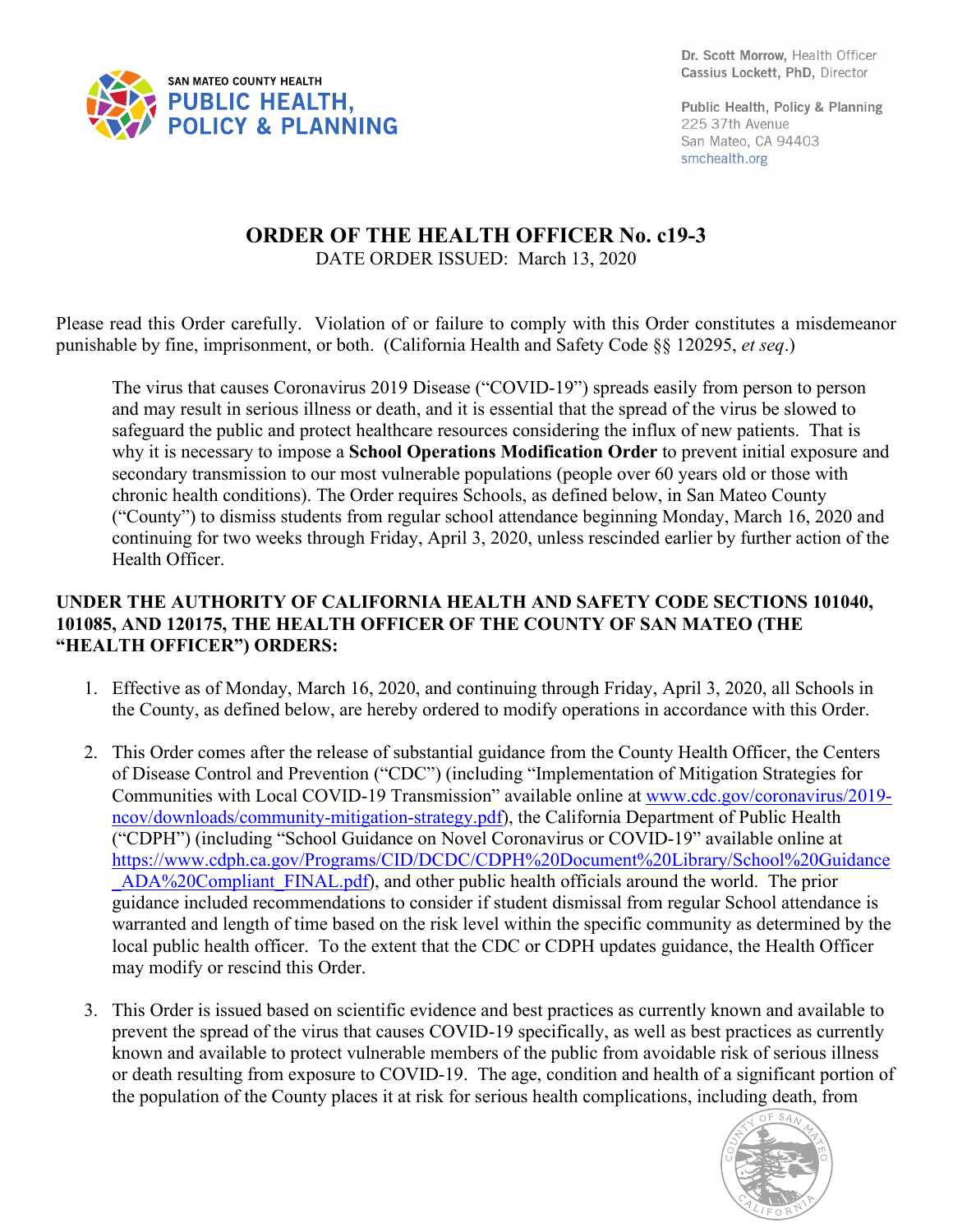

COVID-19. Although most individuals who contract COVID-19 do not become seriously ill, persons with mild symptoms and asymptomatic persons with COVID-19 may place other vulnerable members of the public at significant risk. This is especially true as some individuals who contract the COVID-19 virus have no symptoms or have mild symptoms, which means they may not be aware they carry the virus. Because even persons without symptoms can transmit the COVID-19 virus, and because evidence shows the disease is easily spread, dismissal of students from regular School attendance can result in preventable transmission of the virus.

- 4. This Order is issued in light of the existence of 21 cases of COVID-19 in the County, over 130 cases in the surrounding bay area (including 3 deaths), and a significant and increasing number of assumed cases of community transmission. Widespread testing for COVID-19 is not yet available but is expected to increase in the coming days. This Order is necessary to slow the rate of spread of COVID-19 while further data becomes available.
- 5. This Order is issued to prevent circumstances often present in Schools that may exacerbate the spread of COVID-19, such as: (a) students may be asymptomatic; (b) the prolonged time period in which large numbers of students are in close proximity; (c) the difficulty in tracing exposure when large numbers of students attend the same School; and (d) the inability to ensure that students follow adequate hygienic and social distancing practices.
- 6. This Order is issued in accordance with, and incorporates by reference, the March 12, 2020 Order of the Health Officer No. c19-2, the March 12, 2020 State of California Executive Order N-25-20, the March 4, 2020 Proclamation of a State of Emergency issued by Governor Gavin Newsom, the March 3, 2020 Proclamation by the Director of Emergency Services Declaring the Existence of a Local Emergency in the County, the March 3, 2020 Declaration of Local Health Emergency Regarding Novel Coronavirus 2019 (COVID-19) issued by the Health Officer, the March 10, 2020 Resolution of the Board of Supervisors of the County of San Mateo Ratifying and Extending the Declaration of a Local Health Emergency.
- 7. The Health Officer will continue to assess the quickly evolving situation and may, at any time or from time to time, modify or extend this Order, or issue additional orders related to COVID-19.
- 8. Definitions:
	- a. "School" is any public (including charter) or private institution that educates students in transitional kindergarten through  $12<sup>th</sup>$  grade operated within the County, regardless of size, but shall not include home schooling. "School" includes Adult Schools operated by School Districts and programs for Special Education students up to age 22.
	- b. For public schools, "School District" is a local education agency directed by an elected local board of education that exists primarily to operate public schools.